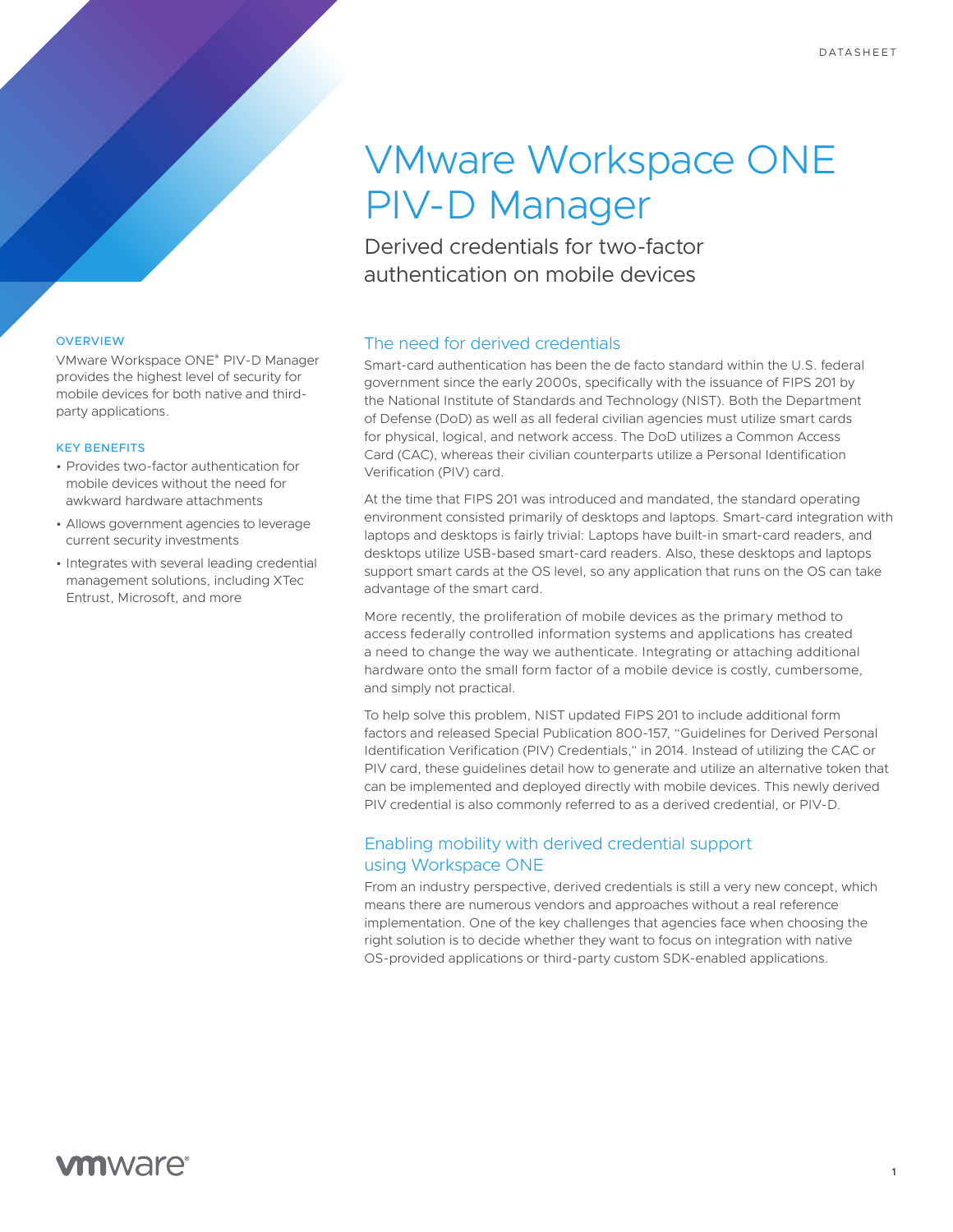The VMware Workspace ONE approach to derived credentials solves this challenge by providing a holistic solution that allows agencies to utilize the derived credential for both native and third-party applications. This mitigates the need for government agencies to utilize hardware-based smart-card readers, often referred to as sleds.

Our approach derives the credential and stores it in a hardware-backed keystore that the underlying OS provides, which complies with guidance from the National Information Assurance Partnership (NIAP) and the National Security Agency (NSA). The credential is then secured using an authentication PIN or biometric input, and leveraged by the mobile device to be used by work applications (native or third party) to authenticate the user in lieu of the physical CAC/PIV card connected to the mobile device.

The solution features an identity technology, allowing certificate authentication to be added to existing software applications without rewriting or investing in building certificate authentication directly into each application. Workspace ONE can easily set up the derived credential solution, as shown in Figure 1.



FIGURE 1: Workspace ONE methodology for setting up derived credentials.